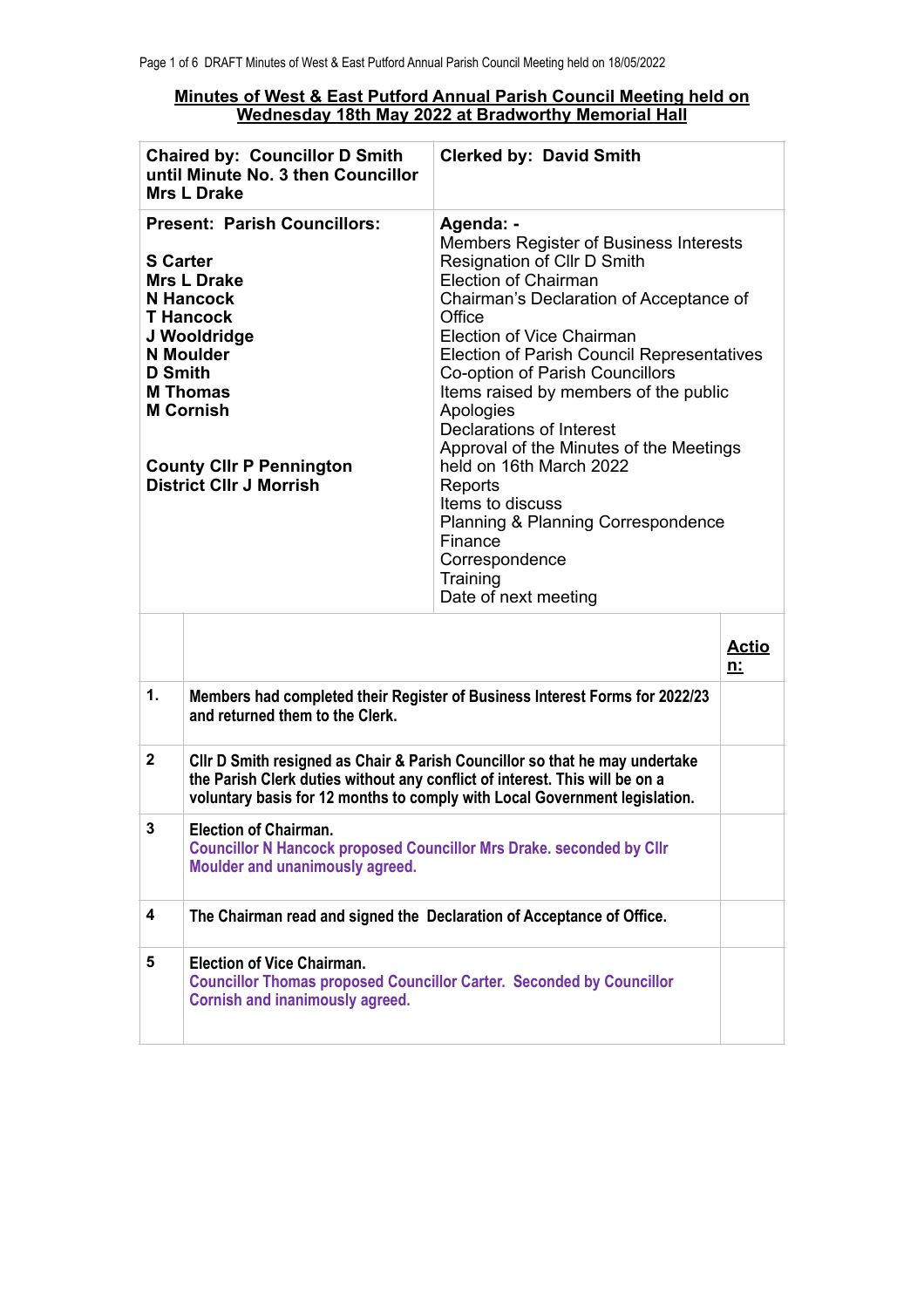| 6.  | <b>Election Parish Council Representatives.</b><br>Councillor Carter is the Parish Council's representative at Torridge Area<br>Advisory Committee Meetings.<br>Councillor Thomas is the Common Moor representative<br>$\blacksquare$<br>Councillor Hancock is the Parish Snow Warden<br>Councillor Carter is the Parish Council's Communications Councillor<br>Proposed by Councillor Moulder, seconded by Councillor Wooldridge and<br>unanimously agreed. |           |
|-----|--------------------------------------------------------------------------------------------------------------------------------------------------------------------------------------------------------------------------------------------------------------------------------------------------------------------------------------------------------------------------------------------------------------------------------------------------------------|-----------|
| 7.  | <b>Co-Option of Parish Councillors.</b>                                                                                                                                                                                                                                                                                                                                                                                                                      |           |
|     | Following the publication of statutory notices no-one had contacted Torridge District<br>Council and the Parish Council may now co-opt additional councillors. It was<br>reported that both David & Chris Pomeroy had expressed a willingness to serve and<br>it was agreed that the Parish Clerk would invite them to apply and place a note on<br>Putford Post facebook page to seek further volunteers as there are currently 4<br>vacancies.             | <b>DS</b> |
| 8   | Items raised by members of the public. None.                                                                                                                                                                                                                                                                                                                                                                                                                 |           |
| 9.  | Apologies.<br>None.                                                                                                                                                                                                                                                                                                                                                                                                                                          |           |
| 10. | Declarations of Interest.<br>Councillors Mrs Drake, Moulder & Cornish have a Dispensation in items relating to<br>Common Moor.<br>Councillor Wooldridge has an interest in agenda item 13.4 as it relates to his son's<br>planning application.                                                                                                                                                                                                              |           |
| 11. | Approval of the Minutes of the Meetings held on 16th March 2022.                                                                                                                                                                                                                                                                                                                                                                                             |           |
|     | Approved as a correct record.                                                                                                                                                                                                                                                                                                                                                                                                                                |           |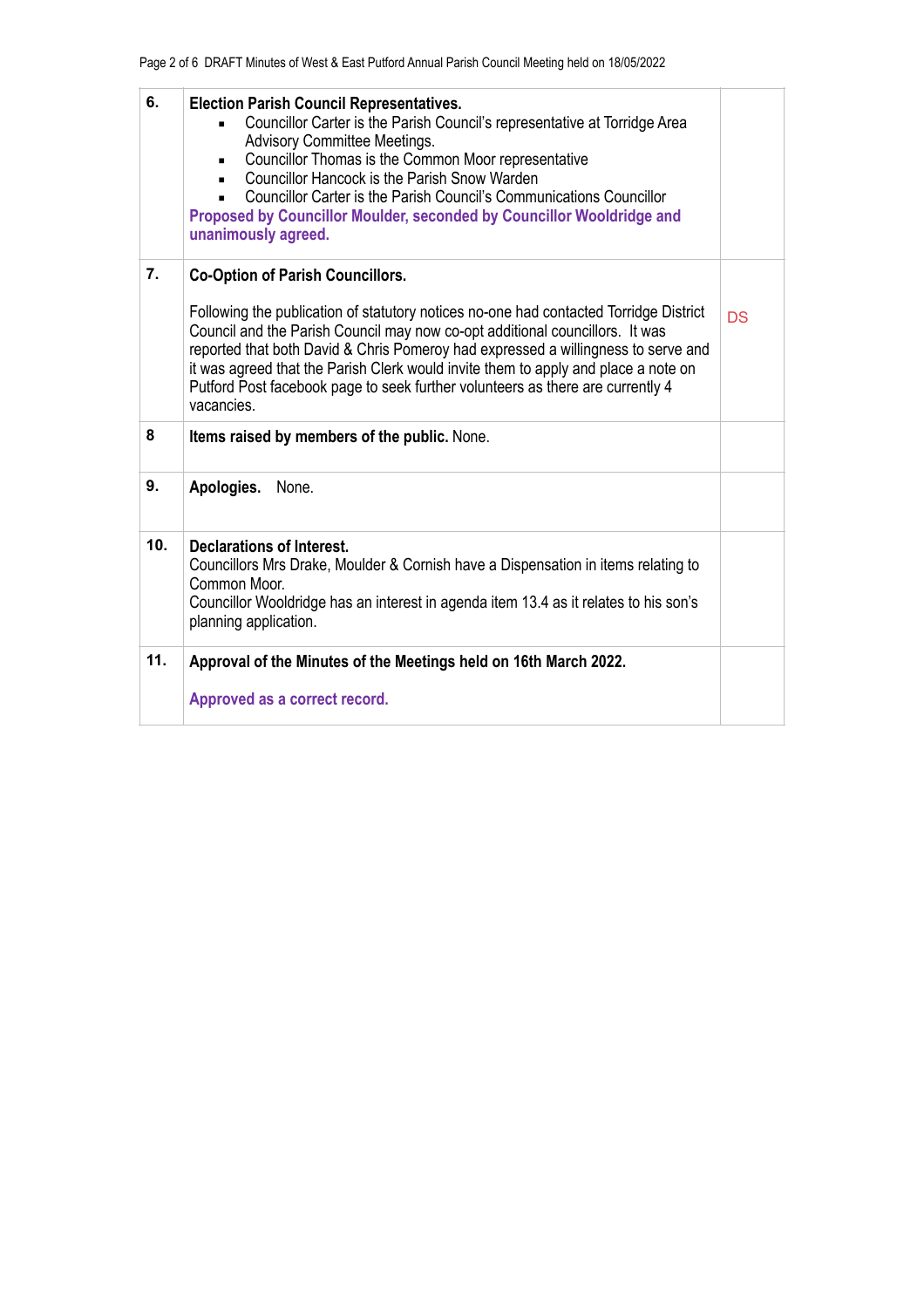| 12. | Reports:                                                                                                                                                                                                                                                                                                                                                             |           |  |
|-----|----------------------------------------------------------------------------------------------------------------------------------------------------------------------------------------------------------------------------------------------------------------------------------------------------------------------------------------------------------------------|-----------|--|
|     | 12.1 Police. No report and no apologies received.                                                                                                                                                                                                                                                                                                                    |           |  |
|     | 12.2 County Councillor J Morrish.                                                                                                                                                                                                                                                                                                                                    |           |  |
|     | Parking in Holsworthy is becoming safety issue and double yellow lines are to be<br>placed in the area around the railway bridge.                                                                                                                                                                                                                                    |           |  |
|     | The Link Project which helps those struggling with a range of personal problems<br>was stopped due to COVID but will be re-opened shortly in the youth club building<br>and will be funded for 5 years.                                                                                                                                                              |           |  |
|     | DCC have a budget of £1.1m to repair pot-holes but this is not enough. The council<br>is doing its best and the public are asked to keep reporting pot-holes via he website<br>so that they can be assessed and prioritised for repair.                                                                                                                              |           |  |
|     | DCC has spent £7m from reserves on various COVID initiatives and as a result<br>reserves are now seriously depleted.                                                                                                                                                                                                                                                 |           |  |
|     | DCC has 92 farms totalling 8,000 acres and the rental income from these farms is<br>now the biggest source of Council income.                                                                                                                                                                                                                                        |           |  |
|     | Cllr Morrish has a grant budget of £8k and this is available for all his parish councils<br>to access.                                                                                                                                                                                                                                                               |           |  |
|     | 12.3 District Councillor P Pennington.                                                                                                                                                                                                                                                                                                                               |           |  |
|     | Leisure facilities & parks have now been brought back under direct control and the<br>Council want to keep all facilities open but members of the public should check time-<br>tables.                                                                                                                                                                               |           |  |
|     | Discussions are ongoing within TDC regarding the proposed changes to the<br>planning laws.                                                                                                                                                                                                                                                                           |           |  |
|     | The council is also looking at issues around the availability of affordable housing and<br>has received a record number of planning applications.                                                                                                                                                                                                                    |           |  |
|     | Abbotsham Parish Council have also expressed concern about the amount of<br>recyclable waste escaping from council bin lorries. TDC claim this is due to windy<br>weather. Cllr Carter disagreed and again asserted that this was due to the hatches<br>not being closed when in transit. Cllr Carter will contact the CDEO of Torridge DC<br>to raise his concerns. | <b>SC</b> |  |
|     | 12.4 Common Moor. A Report had been noted at the Annual Parish Meeting.                                                                                                                                                                                                                                                                                              |           |  |
|     | 12.5 State of Roads/Signpost Update                                                                                                                                                                                                                                                                                                                                  |           |  |
|     | Cllr Carter has completed the review of signposts within the parish and has<br>completed a spreadsheet. There is limited funding available from DCC.                                                                                                                                                                                                                 |           |  |
|     | Many have been damaged by roadside impact and some need cleaning or letters<br>replaced.                                                                                                                                                                                                                                                                             |           |  |
|     | The post at Wrangworthy Cross needs urgent repair as it is on the main road. Cllr<br>Carter to approach DCC for funding and to investigate appropriate cleaning<br>materials.                                                                                                                                                                                        |           |  |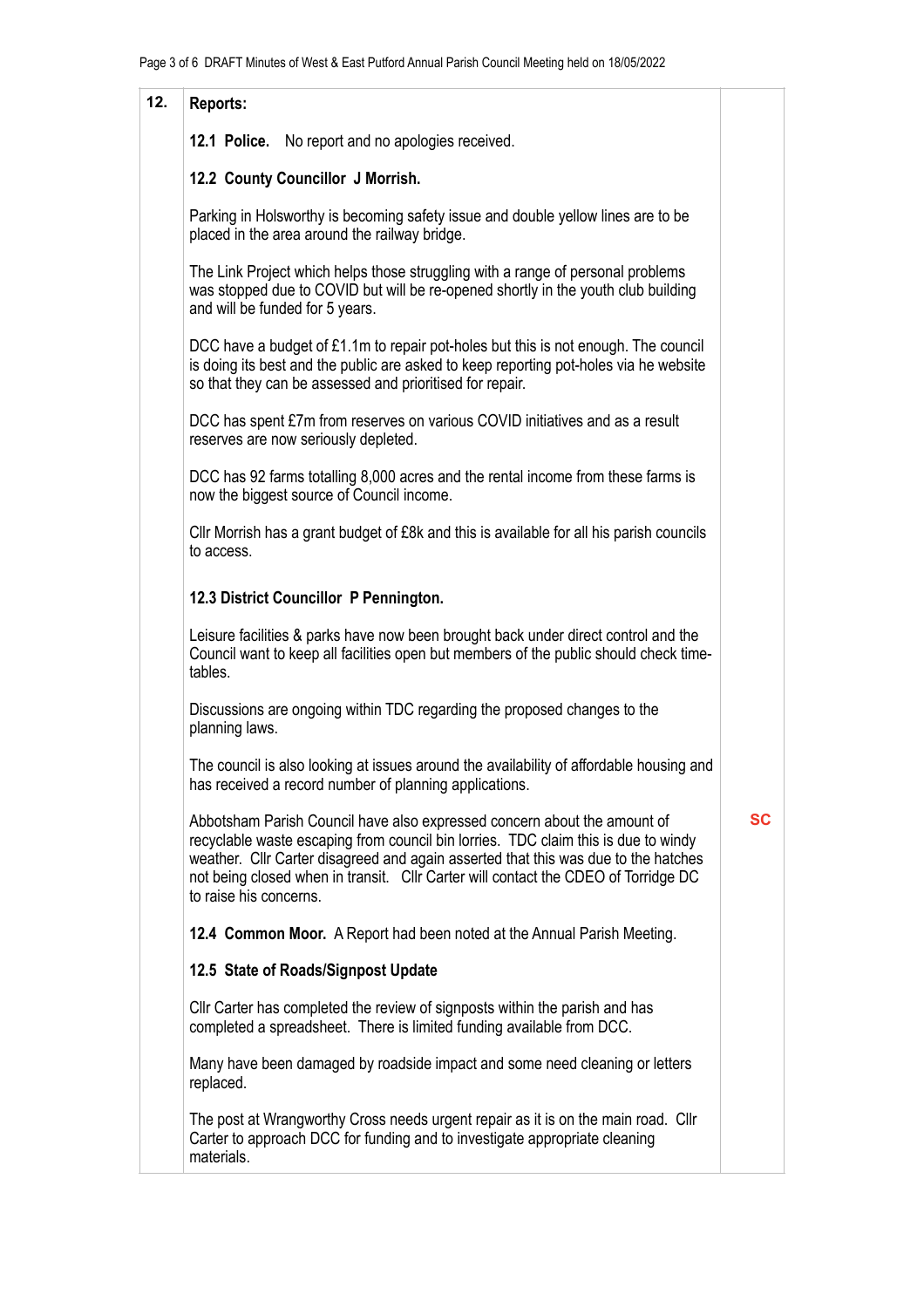| 13  | <b>Items to Discuss.</b>                                                                                                                                                                                                                                                                                                                                                                                                                                                                                                                                                                                                                                                                                                                                                                                       |                        |
|-----|----------------------------------------------------------------------------------------------------------------------------------------------------------------------------------------------------------------------------------------------------------------------------------------------------------------------------------------------------------------------------------------------------------------------------------------------------------------------------------------------------------------------------------------------------------------------------------------------------------------------------------------------------------------------------------------------------------------------------------------------------------------------------------------------------------------|------------------------|
|     | 13.1 Devon Air Ambulance Night Landing Site. Cllr Moulder has had no further<br>contact from Mr Headdon regarding his offer to undertake additional work to the<br>entrance to the site. Parish Clerk to contact Mr Headdon.                                                                                                                                                                                                                                                                                                                                                                                                                                                                                                                                                                                   | <b>DS</b>              |
|     | 13.2 Fly Tipping at Common Moor Cross. Fly tipping is still major problem at this<br>site and CIIr Moulder confirmed he is collecting items on a weekly basis.                                                                                                                                                                                                                                                                                                                                                                                                                                                                                                                                                                                                                                                 |                        |
|     | Natural England have requested more information from the Parish Council regarding<br>the proposals to clear the scrub from this area and introduce landscaping and<br>signage to reduce the incidents of fly tipping and Devon Wildlife Trust have been<br>consulted. Outline Plans have now been drawn up by a local landscape architect<br>(David Williams) which were approved by the council and will now be submitted to<br>NE for their comment.                                                                                                                                                                                                                                                                                                                                                         | <b>MT</b>              |
|     | 13.3 Parish Council Notice Boards. Cllr Carter advised that the notice board at<br>Colscott had suffered significant damage in recent storms and now needed<br>replacing. He had received initial estimates for an Oak Noticeboard of between<br>£1300 and £1700. Councillors suggested that the replacement notice board should<br>mark the Queen's Platinum Jubillee. Cllr Carter was asked to approach local firms<br>on this basis. The Clerk will then raise a requisition for funding from the County<br>Councillors budget.                                                                                                                                                                                                                                                                             | <b>SC</b><br><b>DS</b> |
|     | 13.4 TDC Community Projects. The clerk confirmed that since the last meeting<br>TDC had requested more details of the proposals regarding the Skittles Alley. The<br>Skittles Alley Committee had requested quotations from 2 local contractors to<br>enlarge the entrance, install mains water and a waste water treatment plant and to<br>concrete the entrance drive. However no quotations have yet been received. The<br>Skittles Committee are also unable to prove ownership of the land as the use of the<br>land as a skittles alley was granted under a gentlemen's agreement some 90 years<br>ago as long as there isn a skittles alley. Clerk to advise TDC of these concerns and<br>await their response. If TDC are reluctant to proceed the PC would prefer funds<br>spent on Common Moor Cross | <b>DS</b>              |
| 14. | <b>Planning and Planning Correspondence.</b>                                                                                                                                                                                                                                                                                                                                                                                                                                                                                                                                                                                                                                                                                                                                                                   |                        |
|     | The Clerk confirmed that a notification of a new planning application had been<br>received that day and would be dealt with under the scheme of delegation as a<br>response was required by 11th June.                                                                                                                                                                                                                                                                                                                                                                                                                                                                                                                                                                                                         | <b>DS</b>              |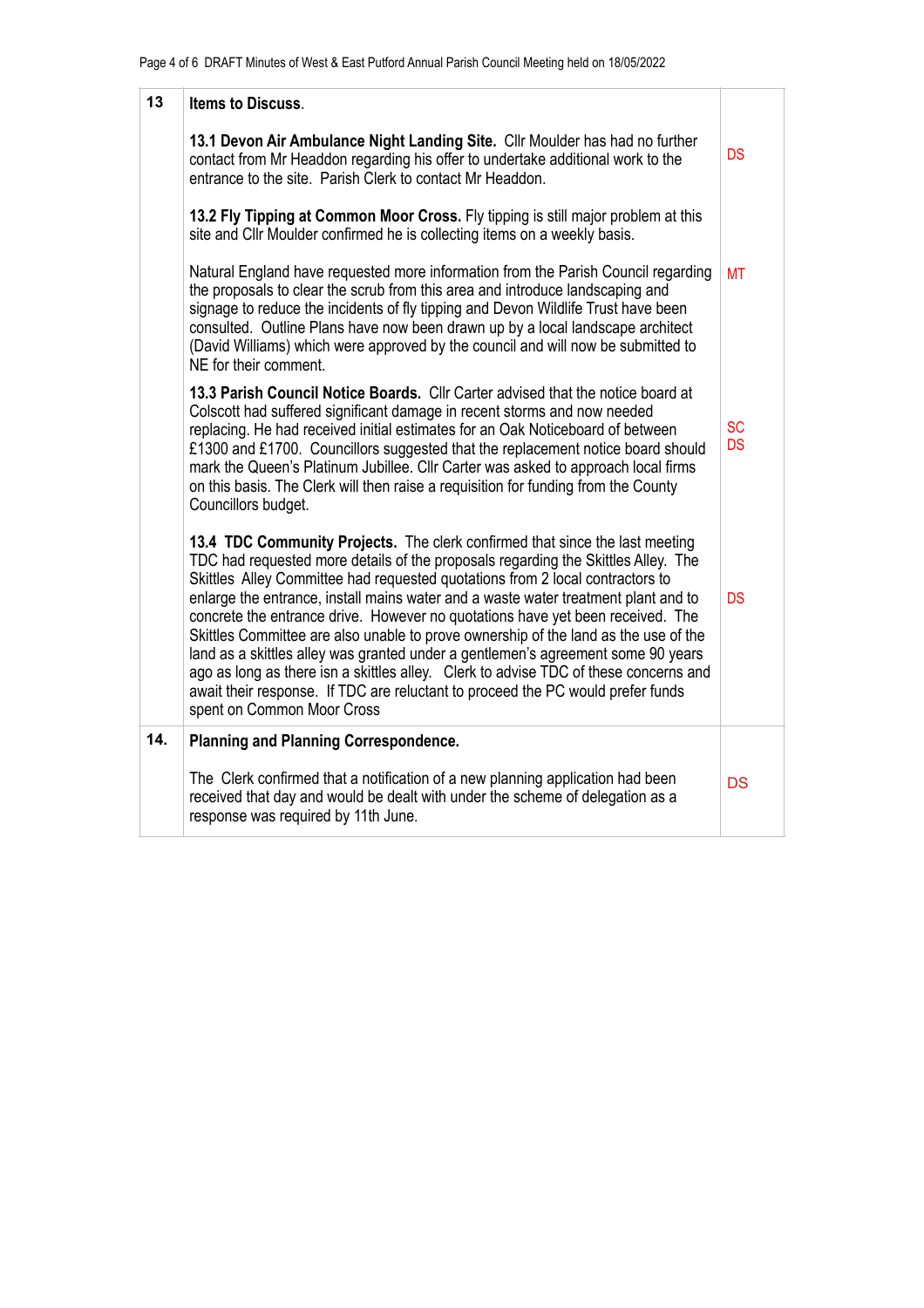| 15. | Finance.                                                                                                                                                                                                                                                                                                                                  |                          |  |
|-----|-------------------------------------------------------------------------------------------------------------------------------------------------------------------------------------------------------------------------------------------------------------------------------------------------------------------------------------------|--------------------------|--|
|     |                                                                                                                                                                                                                                                                                                                                           |                          |  |
|     | 15.1 Balances. Lloyds Bank Treasurers Account as at 25 April 2022:<br>£30917.18<br>15.2 The receipt of the first part of the Parish Council precept of £1,507.50 was<br>noted.<br>15.3 The following payments were approved and authorised:<br>Proposed by Councillor Mrs Drake, seconded by Councillor Carter and<br>unanimously agreed. |                          |  |
|     |                                                                                                                                                                                                                                                                                                                                           |                          |  |
|     |                                                                                                                                                                                                                                                                                                                                           |                          |  |
|     | Bradworthy Memorial Hall - re Hire of Hall in March<br>£28.00                                                                                                                                                                                                                                                                             |                          |  |
|     | Bradworthy Memorial hall - re hire of hall in May<br>£28.00                                                                                                                                                                                                                                                                               |                          |  |
|     | Kivells - re annual return for Countryside Stewardship<br>£120.00                                                                                                                                                                                                                                                                         |                          |  |
|     | PSP Group re Common Moor Insurance (refunded to clerk) £425.73                                                                                                                                                                                                                                                                            |                          |  |
|     | £6.35<br>D Smith re Admin Expenses                                                                                                                                                                                                                                                                                                        | Clerk to<br>arrange      |  |
|     | 15.4 To approve the accounts for the year ended 31 March 2022.                                                                                                                                                                                                                                                                            |                          |  |
|     | <b>Unanimously agreed.</b>                                                                                                                                                                                                                                                                                                                | and<br>external<br>audit |  |
|     | 15.5 Bank Account.                                                                                                                                                                                                                                                                                                                        |                          |  |
|     | It was agreed that the Council would apply for Online Banking at Lloyds Bank and<br>that this would be operated by the Clerk and approved by Cllr Carter.                                                                                                                                                                                 | <b>DS</b>                |  |
|     | Clerk to complete the application accordingly.                                                                                                                                                                                                                                                                                            |                          |  |
|     |                                                                                                                                                                                                                                                                                                                                           |                          |  |
|     |                                                                                                                                                                                                                                                                                                                                           |                          |  |
|     |                                                                                                                                                                                                                                                                                                                                           |                          |  |
|     |                                                                                                                                                                                                                                                                                                                                           |                          |  |
|     |                                                                                                                                                                                                                                                                                                                                           |                          |  |
|     |                                                                                                                                                                                                                                                                                                                                           |                          |  |
|     |                                                                                                                                                                                                                                                                                                                                           |                          |  |
| 16  | Correspondence.                                                                                                                                                                                                                                                                                                                           |                          |  |
|     | The council agreed to provide financial support to the Friend of Putford for their<br>request to provide bulbs and wild flower seeds to celebrate the Queen's Platinum<br>Jubilee and to support bio-diversity in the Parish. Councillors asked the the cost be<br>invoiced directly to the Council so that VAT could be reclaimed.       | Clerk to<br>advise       |  |
|     | Proposed by Cllr Thomas seconded by Cllr Cornish and carried unanimously                                                                                                                                                                                                                                                                  |                          |  |
|     | Clerk to advise Mrs A Carter                                                                                                                                                                                                                                                                                                              |                          |  |